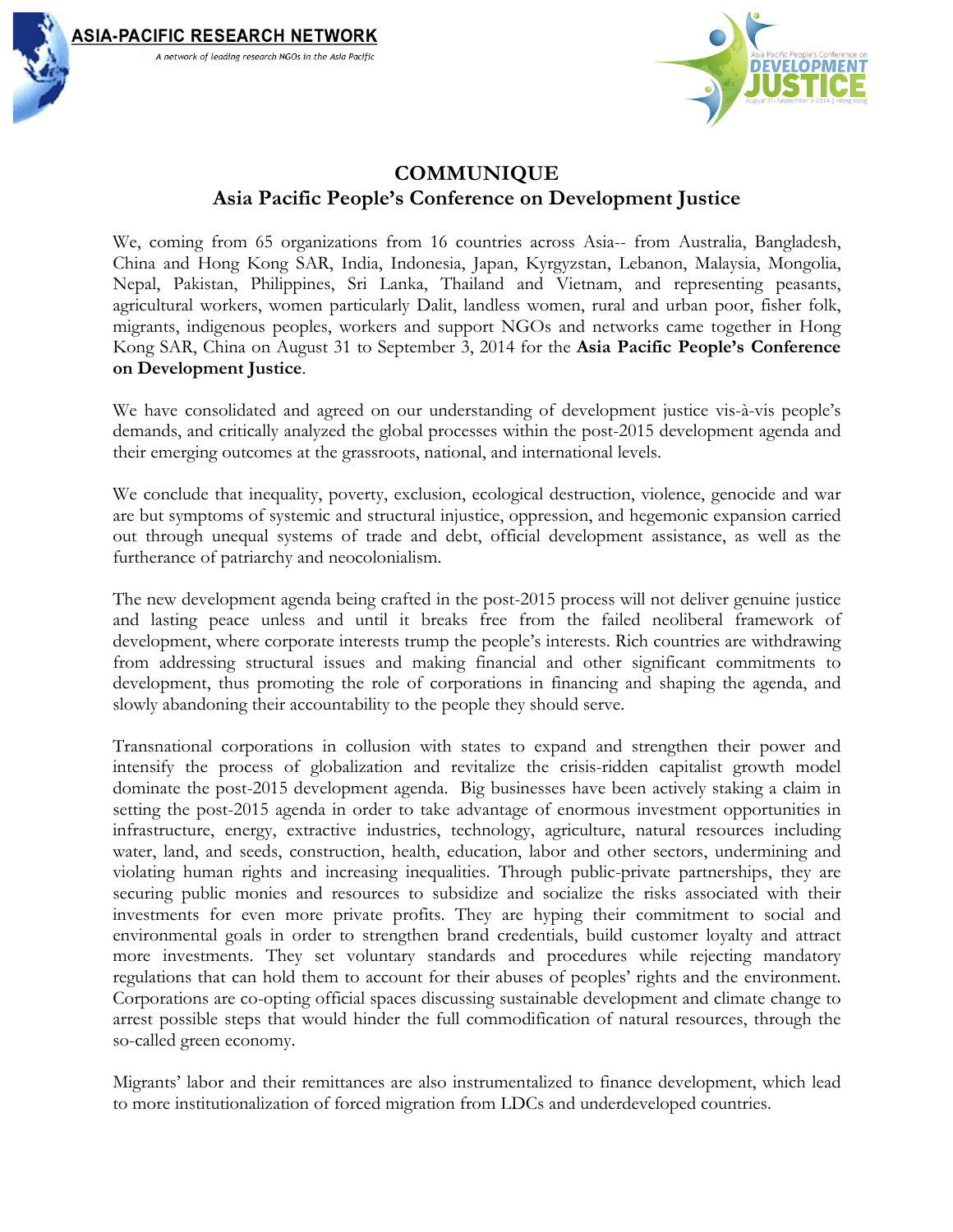



#### **This is not an agenda that will deliver justice and genuine change**.

A network of leading research NGOs in the Asia Pacific

We call for justice, for **Development Justice** - a just and transformative framework for development that promotes people's rights, dignity, wellbeing, solidarity and equality (within and between countries, between rich and poor, between men and women), peace and security and respect for culture while keeping within the earth's carrying capacity.

It is through **Redistributive Justice**, through the establishment of people's access, control, and ownership of resources, wealth, power and opportunities that all human beings can live equitably and in harmony with nature. A genuine agenda for development must dismantle existing systems that have historically plundered and continuously channel resources and wealth from developing countries to wealthy countries, from the working masses to the elites within society.

End foreign control and plunder of our resources to achieve **Economic Justice** and build selfsufficient economies that uphold public interests over private profit, and support decent work and living wage for all. This will develop enable dignified lives, accommodate for needs and facilitate capabilities, employment and livelihoods available to all, and is not based on exploitation of people or natural resources or environmental destruction. The people's right to determine their own economic development based on the needs and resources must be upheld, not dictated by existing international structures used by corporations, in connivance with capitalist states.

We call for **Social Justice,** by recognising the need to eliminate the patriarchal system, deliver gender justice and challenging and eliminating all forms of violence, discrimination, marginalisation and exclusion which exist between nations, within communities, and between men and women. We call for the elimination of all forms of discrimination and marginalization on the basis of gender and preferred sexuality, of race, color, and ethnicity, of work, livelihood and social status, and more importantly, of class and economic background. We uphold and call for the protection of the right to self-determination of nations and peoples against infraction by policies set by foreign and local ruling elites to maintain their dominance and control over resources.

We recognize that the people are part of the environment and are responsible for the ecological crisis that resulted from dominant development model that plunders the Earth's resources. However, some are more responsible than others. We call for **Ecological Justice** that recognizes the historical responsibility of countries and elites within countries whose production, consumption and extraction patterns have led to sufferings, human rights violations, global warming and environmental disasters and compels them to alleviate and compensate those with the least culpability but who suffer the most: farmers, fishers, women and children, workers, migrants, landless peoples, indigenous peoples and marginalized groups of the Global South. We call for a binding agreement that will ensure governments', especially those from the Global North, to meaningful reduction of GHG emissions, climate finance, and technology transfer among other based on human rights and the principles of common but differentiated responsibilities (CBDR).

We call for action to hold power-holders, particularly governments, corporations, and international financial institutions (IFIs) **accountable to people** to realize and uphold peoples' demands for democratic and just governments. We call for corporations and IFIs to be monitored and be held accountable for their abuses. Transparency and governance at all levels that uphold the people's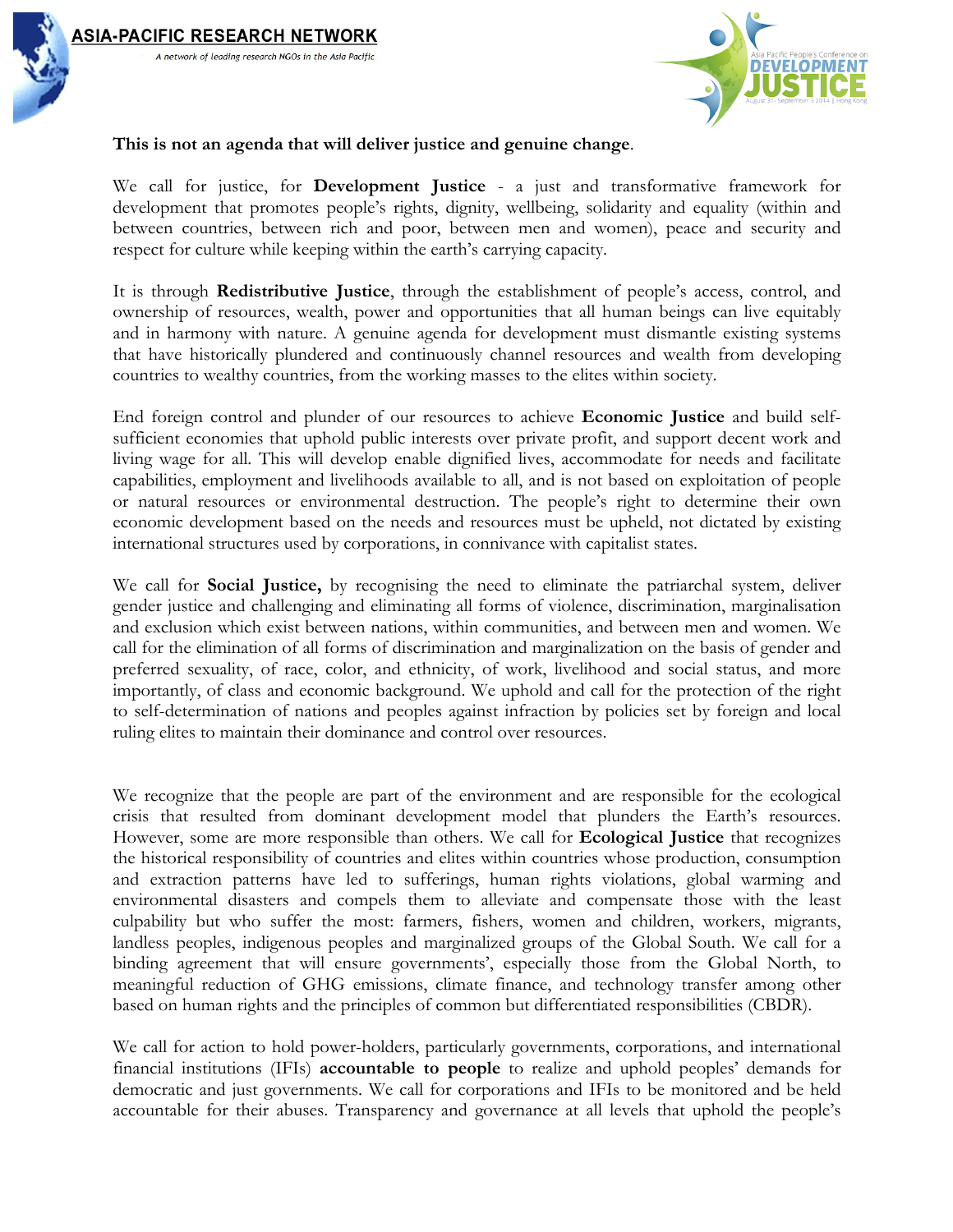

right to self-determination to enable people to make informed decisions over their own lives, communities and futures are prerequisites to realize a just development agenda.

We commit ourselves and we enjoin others to intensify the struggle for the profound transformation of society to realize development justice especially for the marginalized and oppressed peoples of the world. Anything less from governments, corporations and global society is unacceptable.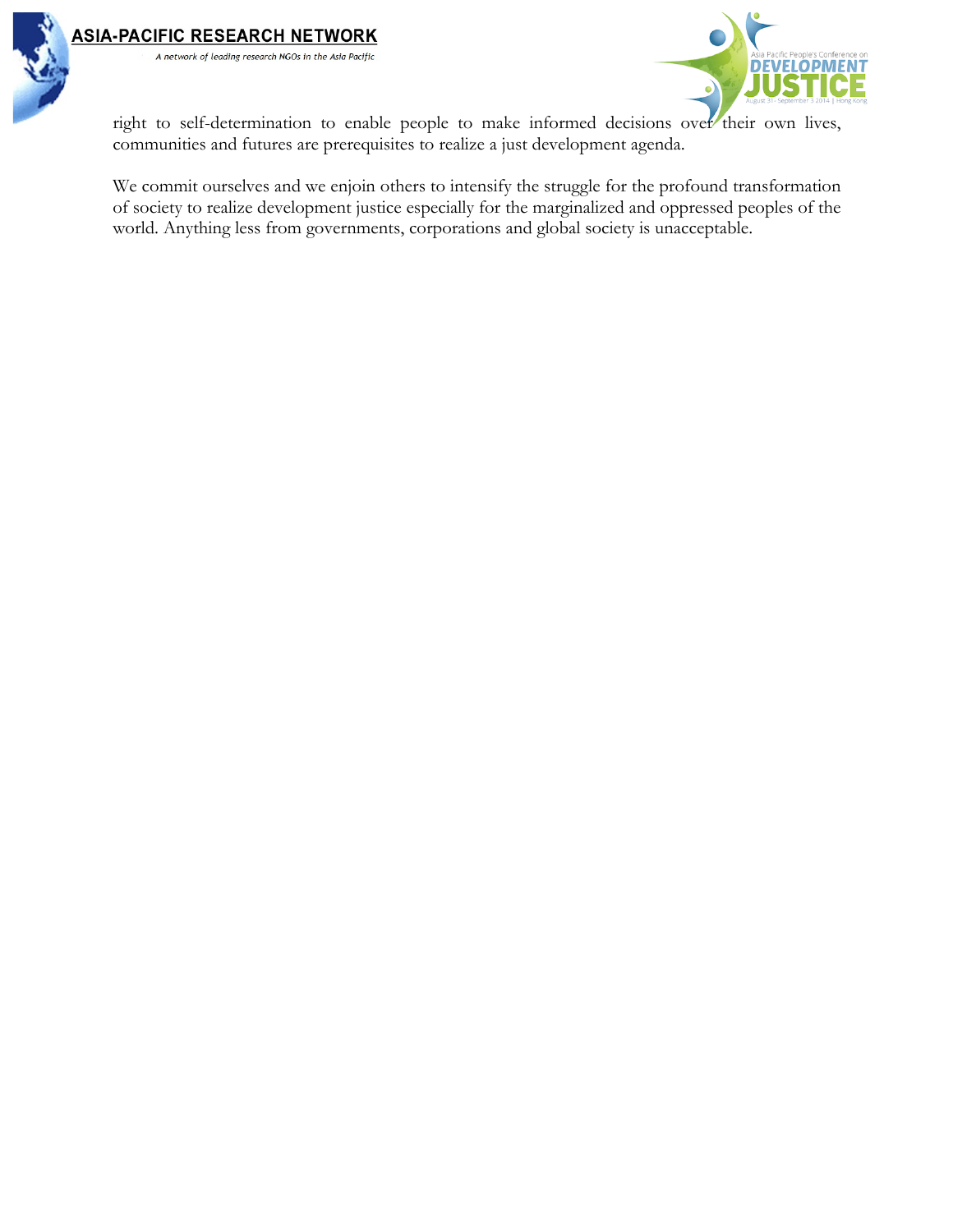



# **Components of the Advocacy Road Map to Amplify our Calls to Development Justice**

In order to move forward and strengthen our calls for development justice, we need a campaign and advocacy roadmap that will guide our critical engagement from September 2014 to September 2015 and beyond. This advocacy roadmap will contain the following components:

#### *Supporting movement building by and influencing public discourse*

A network of leading research NGOs in the Asia Pacific

- Creating spaces for CSOs and grassroots sharing of information and experiences
- Supporting grassroots mobilizations and actions
- Popularizing critical analysis of the emerging post-2015 development agenda as crafted by corporates and governments
- Opening up spaces andpushing an enabling environment for peoples voices to be heard

#### *Linking National Level Advocacies to the Global and vice versa*

- Engage appropriate and strategic local, national, regional, global mechanisms for participation
- Maximize existing and come up with creative spaces to hold governments and TNCs accountable (ex. People's Tribunals, UNHRC resolution on TNC)
- Monitor the commitments made by governments and aid agencies to the 17 goals and critique

#### *Research Needs*

- Research on corporate power
	- o Analysis of the implications of the emerging post-2015 corporate development agenda for peasants, workers, indigenous peoples, women, youth, dalits, migrants, and other sectors as well as the environment
	- o Deeper analysis of the development of corporate power or what enables their power including the role of the state and international institutions
	- o Research on green washing initiatives by private sector in collusion with governments to make greed economy more palatable
- Research on impacts
	- o Documentations of forms of resistance to the violations of people's rights
	- o Connections between current trade negotiations and peoples' livelihoods
	- o Country researches on the relationship of migration and development
- Research on best practices in countries
	- o People's initiatives to hold governments and corporations accountable, linked to the failure of the development goals to help social movements
	- o Community best practices on sustainable production and consumption, including health impacts
	- o Existing alternatives
	- o Legal reforms and their implementation at the regional/international level
- Research on the paradigm of remittance, ODA, FDIs